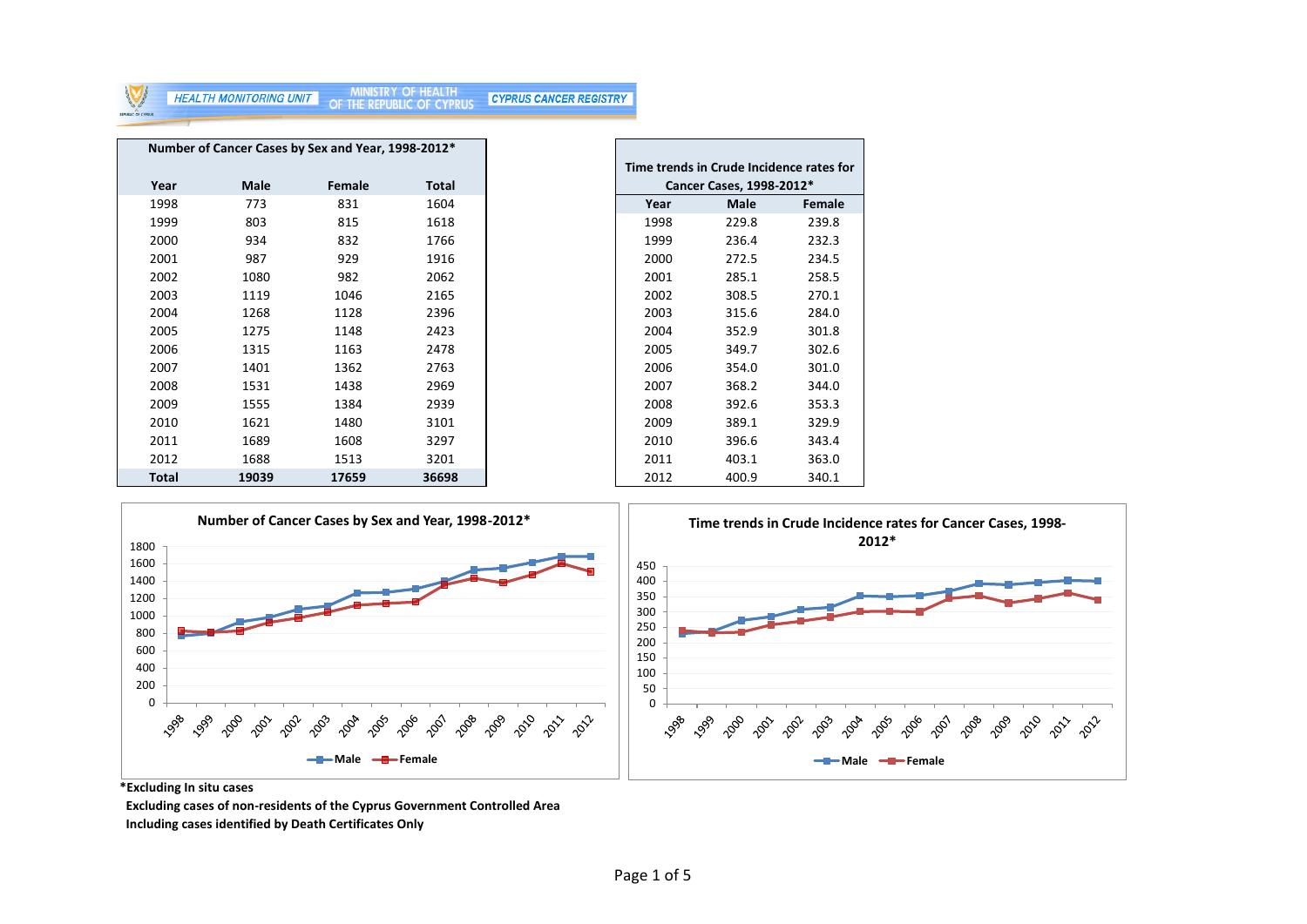### MINISTRY OF HEALTH<br>OF THE REPUBLIC OF CYPRUS **HEALTH MONITORING UNIT**

**CYPRUS CANCER REGISTRY** 

| Six most common male cancers, % of all Sites, 2008-2012* |      |        |
|----------------------------------------------------------|------|--------|
| C61 Prostate                                             | 2198 | 27.2%  |
| C33-C34 Tr., Br., Lung                                   | 1080 | 13.4%  |
| C <sub>18</sub> -C <sub>20</sub> Colorectal              | 1035 | 12.8%  |
| C67 Bladder                                              | 592  | 7.3%   |
| C82-C85;C96 NHL                                          | 297  | 3.7%   |
| C <sub>16</sub> Stomach                                  | 211  | 2.6%   |
| <b>All Others</b>                                        | 2671 | 33.0%  |
| <b>Total</b>                                             | 8084 | 100.0% |



|                        | Six most common female cancers, % of all Sites, 2008-2012* |        |
|------------------------|------------------------------------------------------------|--------|
| C50 Breast             | 2461                                                       | 33.2%  |
| C73 Thyroid            | 792                                                        | 10.7%  |
| C18-C20 Colorectal     | 735                                                        | 9.9%   |
| C54 Corpus Uteri       | 446                                                        | 6.0%   |
| C33-C34 Tr., Br., Lung | 313                                                        | 4.2%   |
| C82-C85;C96 NHL        | 306                                                        | 4.1%   |
| <b>All Others</b>      | 2370                                                       | 31.9%  |
| <b>Total</b>           | 7423                                                       | 100.0% |

**\*Excluding In situ cases**

 **Excluding cases of non-residents of the Cyprus Government** 

 **Controlled Area**

 **Including cases identified by Death Certificates Only**

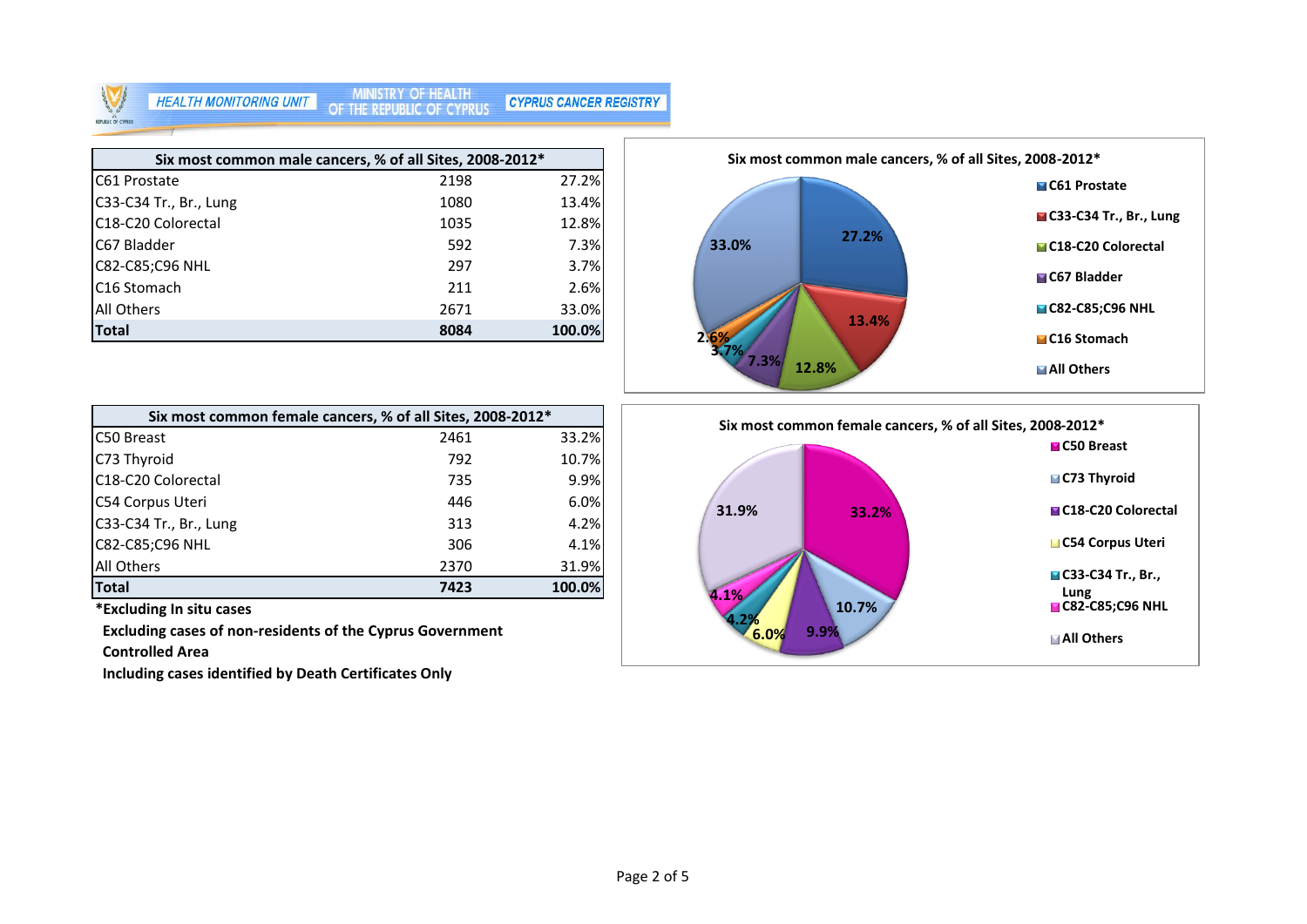# **WEALTH MONITORING UNIT OF THE REPUBLIC OF CYPRUS CANCER REGISTRY**

|                                                     | Number of Cancer Cases per Cancer Site, 1998-2012'<br>2002<br>2005<br>2006<br>2007<br>2010<br>2011<br>1998<br>1999<br>2000<br>2001<br>2003<br>2004<br>2008<br>2009<br>2012 |                          |                |                       |                          |                |                                   |                                                       |                |          |                          |                      |                         |                          |                            |                                     |                         |                               |                |              |                                |                                |                   |                                        |                                          |                          |           |                                |                         |                      |                        |                |                      |                                |                |                                  |                                     |                         |                                |                                |                   |                                  |                |                   |                               |                  |
|-----------------------------------------------------|----------------------------------------------------------------------------------------------------------------------------------------------------------------------------|--------------------------|----------------|-----------------------|--------------------------|----------------|-----------------------------------|-------------------------------------------------------|----------------|----------|--------------------------|----------------------|-------------------------|--------------------------|----------------------------|-------------------------------------|-------------------------|-------------------------------|----------------|--------------|--------------------------------|--------------------------------|-------------------|----------------------------------------|------------------------------------------|--------------------------|-----------|--------------------------------|-------------------------|----------------------|------------------------|----------------|----------------------|--------------------------------|----------------|----------------------------------|-------------------------------------|-------------------------|--------------------------------|--------------------------------|-------------------|----------------------------------|----------------|-------------------|-------------------------------|------------------|
| <b>IARC Descr</b>                                   |                                                                                                                                                                            |                          |                |                       |                          |                |                                   |                                                       |                |          |                          |                      |                         |                          |                            |                                     |                         |                               |                |              |                                |                                |                   | Male Female Total<br>Male Female Total |                                          |                          |           |                                |                         |                      |                        |                |                      |                                |                |                                  |                                     |                         |                                |                                |                   |                                  |                |                   | Total                         |                  |
|                                                     |                                                                                                                                                                            | Male Female Total        |                |                       | Male Female Total        |                |                                   | Male Female Total Male Female Total Male Female Total |                |          |                          |                      |                         |                          |                            | Male Female Total Male Female Total |                         |                               |                |              |                                |                                | Male Female Total |                                        |                                          |                          |           |                                |                         |                      | Male Female Total      |                |                      |                                |                |                                  | Male Female Total Male Female Total |                         |                                |                                | Male Female Total |                                  |                | Male Female Total |                               |                  |
| COO Lip<br>CO1-CO2 Tongue<br>C03-C06 Mouth          | $\overline{a}$<br>$\overline{a}$                                                                                                                                           | $\overline{\phantom{a}}$ |                | $\mathfrak{a}$        |                          | $\mathbf{A}$   | $\mathbf{A}$<br>5<br>$\mathbf{R}$ |                                                       | $\Lambda$      |          |                          |                      | 6<br>$\overline{2}$     | $\overline{\phantom{a}}$ | -3<br>12<br>$\overline{4}$ |                                     | $\overline{2}$          | 9<br>$\overline{\phantom{a}}$ | -5             | $\mathbf{R}$ | 8<br>8<br>8                    | $\overline{z}$                 |                   | 12<br>$\mathfrak{a}$                   | $\overline{2}$<br>$\overline{4}$         |                          |           | 1<br>$\overline{7}$            | $\mathbf{A}$            | $\overline{2}$<br>11 |                        | $\mathbf{d}$   | 12<br>10             | $\overline{\phantom{a}}$       |                | 11                               |                                     | 5<br>5                  | -5<br>12<br>12                 | 10<br>$\overline{\phantom{a}}$ | $\mathbf{A}$      | 12<br>6                          |                |                   | 13<br>11                      | 71<br>132<br>108 |
| C07-C08 Salivary glands                             | $\overline{2}$                                                                                                                                                             |                          |                |                       |                          |                |                                   |                                                       |                |          |                          |                      |                         |                          | $\overline{2}$             |                                     |                         | $\mathbf{A}$                  |                |              |                                |                                |                   |                                        | $\mathfrak{a}$                           |                          |           |                                |                         |                      |                        |                |                      |                                |                |                                  |                                     |                         | $\Delta$                       |                                |                   | 10                               |                |                   | 10 <sup>10</sup>              | 81               |
| C09 Tonsil<br>C10 Other Oropharynx                  |                                                                                                                                                                            |                          |                |                       |                          |                |                                   |                                                       |                |          |                          |                      |                         |                          |                            |                                     |                         |                               |                |              |                                |                                |                   |                                        | $\overline{1}$                           |                          |           | $\overline{2}$                 |                         |                      |                        |                |                      |                                |                |                                  |                                     |                         | $\mathbf{1}$                   |                                |                   |                                  |                |                   | 4<br>$\mathcal{P}$            | 26<br>18         |
| C11 Nasopharynx                                     | $\mathbf{1}$                                                                                                                                                               |                          |                |                       | $\overline{2}$           |                |                                   | $\overline{1}$                                        |                |          |                          |                      | з                       |                          | $\Delta$                   |                                     |                         | $\overline{\phantom{a}}$      |                |              | 3                              | -1                             |                   |                                        | $\overline{1}$                           |                          |           | $\overline{2}$                 |                         |                      |                        | $\overline{2}$ |                      |                                |                |                                  | $\mathcal{P}$                       |                         | $\mathbf{A}$                   |                                |                   | $\overline{\mathbf{3}}$          |                |                   | -3                            | 58               |
| C12-C13 Hypopharynx                                 |                                                                                                                                                                            |                          |                |                       |                          |                |                                   |                                                       |                |          |                          |                      |                         |                          |                            |                                     |                         |                               |                |              |                                |                                |                   |                                        |                                          |                          |           | <sup>1</sup>                   | $\overline{1}$          |                      |                        |                |                      |                                |                |                                  |                                     |                         | $\overline{1}$                 |                                |                   |                                  |                |                   |                               | 15               |
| C14 Pharynx unspec                                  |                                                                                                                                                                            |                          |                |                       |                          |                |                                   |                                                       |                |          |                          |                      |                         |                          |                            |                                     |                         |                               |                |              |                                |                                |                   |                                        |                                          |                          |           |                                |                         |                      |                        |                |                      |                                |                |                                  |                                     |                         |                                |                                |                   |                                  |                |                   |                               | 10               |
| C15 Oesophagus                                      | $\overline{a}$                                                                                                                                                             |                          |                |                       |                          |                |                                   |                                                       |                |          |                          | - 5                  |                         |                          | $\overline{7}$             |                                     |                         | 8                             |                |              | $\overline{2}$                 |                                |                   |                                        | 12                                       |                          |           | 10                             |                         |                      |                        |                |                      |                                |                | 15                               | 11                                  |                         | 12                             |                                |                   |                                  |                |                   |                               | 128              |
| C16 Stomach                                         | 27<br>$\overline{2}$                                                                                                                                                       | 27                       |                | 28                    | 22                       | 50             | 32                                | 23                                                    | 55             | 35       | 25                       | 60                   | 46                      | 22                       | 68<br>6                    | 37                                  | 15                      | 52                            | 38             | 22           | 60                             | 37                             |                   | 55                                     | 48<br>$\overline{z}$                     |                          |           | 49                             | 27                      | 76                   | 50                     | 42             | 92                   | 54                             | 38             | 92<br>10                         | 43                                  | 37                      | 80<br>q                        | 42                             |                   | 80                               |                | 32                | 90                            | 1038             |
| C17 Small intestine<br>C18-C20 Colorectal           | 89                                                                                                                                                                         |                          |                | 98                    |                          |                | 105                               |                                                       | 212            | 104      | 92                       | 196                  | 115                     | 95                       | 210                        | 124                                 | 92                      | 216                           | 153            | 122          | $\mathbf{R}$<br>275            | 149                            | 128               | 27.                                    | 160                                      |                          |           | 179                            |                         |                      | 181                    |                |                      | 186                            |                | 326                              | 210                                 |                         | 374                            | 221                            |                   | 379                              | 237            | 140               | 377                           | 67<br>4156       |
| C21 Anus                                            | $\overline{1}$                                                                                                                                                             |                          |                |                       |                          | -4             |                                   |                                                       |                |          |                          |                      |                         |                          | $\overline{2}$             |                                     |                         |                               |                |              | 4                              |                                |                   |                                        |                                          |                          |           | $\mathbf{A}$                   |                         |                      |                        |                |                      |                                |                |                                  |                                     |                         |                                |                                |                   |                                  |                |                   |                               | 67               |
| C22 Liver                                           | 13                                                                                                                                                                         |                          | 18             | 16                    |                          | 22             | 18                                |                                                       | 25             | 11       |                          | 15                   | 22                      | 12                       | 34                         | 21                                  |                         | 29                            | 19             |              | 26                             | 24                             | 11                | 35                                     | 26                                       |                          |           | 34                             | 16                      | 50                   | 25                     | 11             | 36                   | 34                             | 17             | 51                               | 26                                  | 11                      | 37                             | 31                             | 17                | 48                               | 39             | 15                | 54                            | 518              |
| C23-C24 Gallbladder etc                             | $\mathbf{Q}$                                                                                                                                                               | 13                       | 22             | 12                    |                          | 27             |                                   | 11                                                    | 16             | 12       | 16                       | 28                   | R                       | 13                       | 21                         |                                     |                         | 16                            | 13             | 11           | 24                             | $\mathbf{q}$                   |                   | 24                                     | 10                                       |                          | 21        | 13                             | 11                      |                      |                        | 13             | 21                   |                                | 15             | 23                               | 11                                  | 10 <sup>10</sup>        | 21                             | 11                             | 17                | 28                               | 14             | 12                | 26                            | 342              |
| C25 Pancreas                                        | 19                                                                                                                                                                         |                          |                | 16                    |                          | 29             | 20                                |                                                       |                | 21       | 18                       | 39                   | 23                      | 16                       | 39                         | 26                                  | 10                      | 36                            | 25             | 19           | 44                             | 29                             | 22                |                                        | 22<br>$\overline{\phantom{a}}$           |                          |           | 36                             |                         | 67<br><b>S</b>       | 31                     | 34             | 65<br>$\overline{1}$ | 43<br>$\overline{\phantom{a}}$ | 23             | 66                               | 43                                  | 26                      | 69                             | 48                             |                   | 81                               | 46             | 31                | 77                            | 773              |
| C30-C31 Nose, sinuses etc.<br>C32 Larynx            | 19                                                                                                                                                                         |                          | 20             | 12                    | -1                       | 13             | 10                                |                                                       | 12             | 17       |                          | $\mathbf{A}$<br>21   | 14                      | $\overline{\phantom{a}}$ | $\overline{2}$<br>14       | 10                                  |                         | 12                            | 18             |              | $\mathbf{1}$<br>19             | 21                             |                   | 24                                     | 19                                       |                          | 22        | $\overline{\phantom{a}}$<br>23 |                         | 24                   | 35                     |                | 36                   | 24                             |                | $\overline{2}$<br>27             | $\overline{2}$<br>28                | -1                      | $\overline{2}$<br>29           | 27                             |                   | $\overline{2}$<br>28             | 34             |                   | 37                            | 32<br>338        |
| C33-C34 Tr., Br., Lung                              | 90                                                                                                                                                                         | 19                       |                | 107                   | 27                       | 134            | 118                               |                                                       |                | 144      | 29                       | 173                  | 140                     | 37                       | 177                        | 137                                 | 24                      | 161                           | 145            | 45           | 190                            | 146                            | $\Lambda$         |                                        | 140                                      |                          |           | 163                            |                         | 20!                  | 189                    | 61             | 250                  | 215                            | 61             | 276                              | 210                                 | 59                      | 269                            | 239                            | 72                | 311                              | 227            | 60                | 287                           | 3075             |
| C37-C38 Other Thoracic organs                       | $\overline{1}$                                                                                                                                                             |                          |                |                       |                          | -5             |                                   |                                                       |                |          |                          | -5                   | $\overline{2}$          |                          | - 5                        |                                     |                         | 9                             |                |              |                                |                                |                   |                                        |                                          |                          |           |                                |                         |                      | $\mathbf{R}$           |                | -6                   |                                |                | -6                               |                                     |                         | $\overline{2}$                 |                                |                   | $\overline{2}$                   |                |                   | 6                             | 68               |
| C40-C41 Bone                                        | 12                                                                                                                                                                         |                          |                |                       |                          |                |                                   |                                                       |                |          |                          | 18                   |                         |                          | 10                         |                                     |                         | 12                            |                |              | 14                             |                                |                   |                                        |                                          |                          |           |                                |                         |                      |                        |                |                      |                                |                | 14                               |                                     |                         | 16                             |                                |                   | 11                               |                |                   | 6                             | 152              |
| C43 Melanoma of Skin                                | Q                                                                                                                                                                          |                          | 27             |                       | 14                       | 25             | 13                                |                                                       |                |          | 20                       | 32                   | 18                      | 19                       | 37                         | 13                                  | 21                      | 34                            |                |              | ٩n                             |                                |                   | 35                                     | 15                                       |                          |           | 27                             |                         | 57                   | 35                     | 35             | 70                   | 29                             | 27             | 56                               | 32                                  | 24                      | 56                             |                                |                   | 63                               |                | 26                | 56                            | 641              |
| C45 Mesothelioma<br>C46 Kaposi sarcoma              | $\overline{2}$<br>$\overline{2}$                                                                                                                                           |                          |                |                       |                          |                |                                   |                                                       |                |          |                          |                      |                         |                          | $\overline{2}$             |                                     |                         | $\mathbf{\mathsf{R}}$         |                |              | 4                              |                                |                   |                                        | $\mathbf{Q}$                             |                          |           |                                |                         |                      |                        |                |                      | 10                             | $\overline{2}$ | 12                               |                                     |                         | - q<br>$\sim$                  |                                |                   | 10                               |                |                   | 13                            | 111<br>48        |
| C47;C49 Connective, Soft tissue                     | 10                                                                                                                                                                         | 12                       | 22             |                       |                          | 16             |                                   |                                                       |                | 12       |                          | 17                   |                         | 10                       | 17                         | 11                                  | 12                      | 23                            | 10             | 13           | 23                             | 12                             | 12                | 24                                     | 13                                       |                          | 22        | 19                             |                         | 27                   | 16                     | 19             | 35                   | 11                             | 17             | 28                               | 12                                  | 12                      | 24                             | 13                             | 18                | 31                               | 11             | 12                | 23                            | 339              |
| C50 Breast                                          | $\overline{2}$                                                                                                                                                             | 280                      | 282            | 6                     | 288                      | 294            |                                   | 284                                                   | 287            |          | 322                      | 322                  | $\overline{\mathbf{z}}$ | 339                      | 342                        |                                     | 409                     | 412                           |                | 408          | 412                            | $\Lambda$                      | 413               | 417                                    | $\mathbf{R}$                             |                          | 420       |                                | 483                     | 488                  |                        | 467            | 474                  | $\Lambda$                      | 436            | 440                              |                                     | 498                     | 501                            |                                | 550               | 555                              |                | 510               | 518                           | 6164             |
| C51 Vulva                                           |                                                                                                                                                                            | 12                       | 12             |                       |                          |                |                                   |                                                       |                |          |                          |                      |                         | 10                       | 10                         |                                     |                         | $\mathbf{\hat{z}}$            |                |              | $\mathbf{Q}$                   |                                |                   |                                        |                                          |                          |           |                                |                         |                      |                        |                |                      |                                | 11             | 11                               |                                     | 11                      | 11                             |                                | 12                | 12                               |                |                   |                               | 127              |
| C52 Vagina                                          |                                                                                                                                                                            |                          | 27             |                       | $\overline{\phantom{a}}$ |                |                                   |                                                       |                |          | $\overline{1}$           | <sup>1</sup>         |                         | $\overline{2}$<br>19     | $\overline{2}$             |                                     |                         |                               |                | 27           | 27                             |                                |                   |                                        |                                          | 25                       |           |                                | 30                      | 30                   |                        |                |                      |                                | $\mathbf{A}$   | $\overline{4}$                   |                                     | 36                      |                                |                                |                   | $\overline{4}$                   |                | 36                | $\overline{1}$<br>36          | 20 <sub>2</sub>  |
| C53 Cervix Uteri<br>C54 Corpus Uteri                |                                                                                                                                                                            | 27<br>51                 | 51             |                       | 26<br>47                 | 26<br>47       |                                   | 15<br>72                                              | 15<br>72       |          | 18<br>56                 | 18<br>56             |                         | 55                       | 19<br>55                   |                                     | 18<br>69                | 18<br>69                      |                | 67           | 67                             |                                | 24<br>82          | 24<br>82                               |                                          | 70                       | 25<br>70  |                                | 68                      | 68                   |                        | 25<br>83       | 25<br>83             |                                | 29<br>85       | 29<br>85                         |                                     | 95                      | 36<br>95                       |                                | 26<br>89          | 26<br>89                         |                |                   | 94                            | 381<br>1083      |
| C55 Uterus unspec                                   |                                                                                                                                                                            |                          |                |                       | 1                        |                |                                   | $\overline{4}$                                        | $\overline{4}$ |          | $\overline{\phantom{a}}$ | - 5                  |                         | $\overline{4}$           | $\overline{4}$             |                                     | $\overline{\mathbf{3}}$ | $\overline{\mathbf{3}}$       |                |              | $\overline{4}$                 |                                | 10                | $10$                                   |                                          |                          | 8         |                                | $\overline{\mathbf{3}}$ |                      |                        | 10             | 10                   |                                | $\overline{7}$ | $\overline{7}$                   |                                     | $\overline{\mathbf{3}}$ | $\overline{\mathbf{3}}$        |                                |                   | $\overline{4}$                   |                |                   |                               | 78               |
| C56 Ovary                                           |                                                                                                                                                                            | 47                       | 47             |                       | 36                       | 36             |                                   | 33                                                    | 33             |          | 40                       | 40                   |                         | 34                       | 34                         |                                     | 24                      | 24                            |                | 41           | 41                             |                                | 34                | 34                                     |                                          | 35                       | 35        |                                | 47                      | 47                   |                        | 55             | 55                   |                                | 64             | 64                               |                                     | 48                      | 48                             |                                | 66                | 6f                               |                | 40                | 40                            | 644              |
| C57 Other Female Genital                            |                                                                                                                                                                            |                          |                |                       |                          |                |                                   |                                                       |                |          |                          |                      |                         | $\mathbf{1}$             | $\overline{1}$             |                                     |                         | 1                             |                |              |                                |                                |                   |                                        |                                          | $\overline{\phantom{a}}$ | -2        |                                |                         |                      |                        | $\mathbf{A}$   | $\mathbf{A}$         |                                | $\mathbf{1}$   | -1                               |                                     |                         |                                |                                |                   |                                  |                |                   | 4                             | 17               |
| C58 Placenta                                        |                                                                                                                                                                            |                          |                |                       |                          |                |                                   |                                                       |                |          |                          |                      |                         |                          | $\overline{2}$             |                                     |                         |                               |                |              |                                |                                |                   |                                        |                                          |                          |           |                                |                         |                      |                        |                |                      |                                |                | $\overline{7}$                   |                                     |                         | q                              |                                |                   |                                  |                |                   |                               | 83               |
| C60 Penis<br>C61 Prostate                           | 166                                                                                                                                                                        |                          | 166            | 160                   |                          | 160            | 258                               |                                                       | 258            | 249      |                          | 249                  | 267                     |                          | 267                        | 260                                 |                         | 260                           | 363            |              | 363                            | 356                            |                   | 356                                    | 344                                      |                          | 344       | 364                            |                         | 364                  | 11<br>401              |                | 11<br>401            | 404                            |                | 404                              | 437                                 |                         | 437                            | 488                            |                   | 488                              | 468            |                   | 468                           | 4985             |
| C62 Testis                                          | $11\,$                                                                                                                                                                     |                          | 11             | 17                    |                          | 17             | 16                                |                                                       | 16             | 17       |                          | 17                   | 15                      |                          | 15                         | 26                                  |                         | 26                            | 30             |              | 30                             | 24                             |                   | 24                                     | 22                                       |                          | 22        | 22                             |                         | 22                   | 25                     |                | 25                   | 31                             |                | 31                               | 21                                  |                         | 21                             | 35                             |                   | 35                               | 38             |                   | 38                            | 350              |
| C63 Other male genital                              |                                                                                                                                                                            |                          |                |                       |                          |                |                                   |                                                       |                |          |                          |                      |                         |                          |                            |                                     |                         |                               |                |              |                                |                                |                   |                                        |                                          |                          |           |                                |                         |                      |                        |                |                      |                                |                |                                  |                                     |                         |                                |                                |                   |                                  |                |                   | $\mathbf{1}$                  | $\overline{4}$   |
| C64 Kidney                                          | 23                                                                                                                                                                         |                          | 31             | 15                    |                          | 31             | 23                                | 13                                                    | 36             | 27       | 11                       | 38                   | 29                      | 18                       | 47                         | 24                                  |                         | 41                            | 29             | 10           | 39                             | 23                             | 11                | 34                                     | 29                                       | 12                       |           | 18                             |                         | 28                   | 31                     | 21             | -52                  | 32                             | 13             | 45                               | 42                                  | 18                      | 60                             | 37                             | 23                | 60                               | 43             | 30                | 73                            | 656              |
| C65 Renal Pelvi:<br>C66 Ureter                      | 2<br>$\overline{1}$                                                                                                                                                        |                          |                |                       |                          |                |                                   |                                                       |                |          |                          |                      |                         |                          | $\overline{2}$             |                                     |                         | 4<br>$\mathfrak{a}$           |                |              | $\mathbf{1}$<br>$\overline{1}$ | $\mathbf{R}$<br>$\overline{z}$ |                   |                                        | $\overline{\phantom{a}}$<br>$\mathbf{R}$ |                          |           | $\overline{1}$                 |                         |                      |                        |                | - 1                  |                                | $\overline{2}$ | $\overline{2}$<br>$\overline{2}$ | $\overline{2}$<br>1.                | $\overline{2}$          | $\overline{4}$<br>$\mathbf{1}$ |                                |                   | $\overline{1}$<br>$\overline{2}$ | $\overline{2}$ |                   | $\mathbf{1}$<br>$\mathcal{P}$ | 30<br>22         |
| C67 Bladder                                         | 71                                                                                                                                                                         |                          | 87             | 88                    |                          | 106            | 109                               | 13                                                    | 122            | 85       | 16                       | 101                  | 84                      | 21                       | 105                        | 104                                 | 15                      | 119                           | 90             | 27           | 117                            | 111                            | 23                | 134                                    | 119                                      |                          | 135       | 122                            | 25                      | 147                  | 136                    | 30             | 166                  | 107                            | 17             | 124                              | 115                                 | 22                      | 137                            | 125                            | 24                | 149                              | 109            | 21                | 130                           | 1879             |
| C68 Other Urinary organs                            | $\overline{2}$                                                                                                                                                             |                          |                | $\mathbf{1}$          |                          | $\overline{2}$ |                                   |                                                       |                |          |                          |                      |                         |                          | $\mathbf{1}$               |                                     |                         | $\overline{4}$                |                |              |                                |                                |                   |                                        | $\overline{2}$                           |                          |           |                                |                         |                      |                        |                |                      |                                |                |                                  |                                     |                         | $\overline{2}$                 |                                |                   |                                  |                |                   |                               | 26               |
| C69 Eye                                             | $\overline{1}$                                                                                                                                                             |                          |                |                       |                          |                |                                   |                                                       |                |          |                          | $\overline{2}$       |                         |                          | $\mathbf{1}$               |                                     |                         | $\overline{2}$                |                |              | $\overline{4}$                 |                                |                   |                                        | $\overline{2}$                           |                          |           | 1                              |                         |                      |                        | $\overline{2}$ | $\overline{2}$       |                                |                | <sup>1</sup>                     | 3                                   |                         | $\overline{4}$                 |                                |                   | 6                                |                |                   | $\overline{2}$                | 44               |
| C70-C72 Brain, & NS                                 | 23                                                                                                                                                                         | 18                       | 41             | 17                    | 16                       | 33             | 24                                | 20                                                    | 44             | 17       | 23                       | 40                   | 20                      | 16                       | 36                         | 20                                  | 19                      | 39                            | 27             | 15           | 42                             | 13                             | 14                | 27                                     | 27                                       | 22                       | 49        | 24                             | 29                      | 53                   | 25                     | 27             | 52                   | 37                             | 19             | 56                               | 30                                  | 22                      | 52                             | 21                             | 23                | 44                               | 28             | 29                | 57                            | 665              |
| C73 Thyroid                                         | 12<br>$\overline{2}$                                                                                                                                                       | 44                       | 56             |                       | 34                       | 41             | 10<br>$\mathbf{R}$                | 34<br>$\overline{2}$                                  | 44             | 15       | 43                       | 58<br>$\overline{1}$ | 13                      | 40                       | 53<br>$\overline{2}$       | 17                                  | 56                      | 73<br>$\overline{2}$          | 18             | 50           | 68<br>$\mathbf{1}$             | 16<br>$\mathbf{1}$             | 52                | 68                                     | 19                                       | 68                       | 87        | 20<br>$\overline{2}$           | 84                      | 104                  | 24                     | 124            | 148                  | 42                             | 131            | 173                              | 39                                  | 158                     | 197                            | 49                             | 182               | 231<br>$\overline{2}$            | 36             | 197               | 233<br>$\overline{1}$         | 1634             |
| C74 Adrenal gland<br>C75 Other Endocrine            |                                                                                                                                                                            |                          |                |                       |                          | -1             |                                   |                                                       |                |          |                          |                      |                         |                          | $\overline{1}$             |                                     |                         |                               |                |              |                                |                                |                   |                                        |                                          |                          |           |                                |                         |                      |                        |                |                      |                                |                |                                  |                                     |                         | 1                              |                                |                   |                                  |                |                   |                               | 31<br>5          |
| C81 Hodgkin disease                                 | $\mathbf{R}$                                                                                                                                                               | 10                       | 18             | $\mathbf{\mathsf{R}}$ | 12                       | 20             | $\mathbf{q}$                      | 11                                                    | 20             | 14       | 17                       | 31                   | 11                      | 12                       | 23                         | 15                                  | 16                      | 31                            |                | 15           | 24                             | 21                             | 12                | 33                                     | 17                                       | 13                       | 30        | 14                             |                         | 21                   | 16                     | 17             | -33                  | 13                             | 15             | 28                               | 21                                  | 16                      | 37                             | 12                             | 18                | 30 <sub>o</sub>                  |                | 19                | 28                            | 407              |
| C82-C85;C96 NHL                                     | 45                                                                                                                                                                         | 33                       | 78             | 47                    | 36                       | 83             | 41                                | 2 <sub>9</sub>                                        | 70             | 28       | 24                       | 52                   | 44                      | 38                       | 82                         | 59                                  | 37                      | 96                            | 63             | 44           | 107                            | 60                             | 42                | 102                                    | 59                                       |                          |           | 47                             |                         |                      | 65                     | 56             | 121                  | 52                             | 61             | 113                              | 61                                  | 71                      | 132                            | 57                             | 63                | 120                              | 62             | 55                | 117                           | 1475             |
| C88 Immunoproliferative dis                         |                                                                                                                                                                            |                          |                |                       |                          |                |                                   |                                                       |                |          |                          |                      |                         |                          |                            |                                     |                         |                               |                |              |                                |                                |                   |                                        |                                          |                          |           |                                |                         |                      |                        |                |                      |                                |                |                                  |                                     |                         |                                |                                |                   |                                  |                |                   |                               | $\overline{4}$   |
| C90 Multiple Myeloma                                | 15                                                                                                                                                                         |                          | 22             | 14                    |                          | 22             |                                   |                                                       | -11            |          |                          | 13                   | 14                      | 15                       | 29                         | 19                                  | 17                      | 36                            | 24             | 22           | 46                             | 19                             |                   | 35                                     | 21                                       | 10                       |           | 23                             | 26                      |                      | 19                     | 29             | 48                   | 28                             | 15             | 43                               | 21                                  | 21                      | 42                             | 24                             | 15                | 39                               | 18             | 18                | 36                            | 502              |
| C91 Lymphoid Leukaemia<br>C92-C94 Myeloid Leukaemia | 22<br>10                                                                                                                                                                   | 17<br>10                 | 39<br>20       | 25<br>21              | 14<br>11                 | 39<br>32       | 19<br>12                          | 10<br>11                                              | 29<br>23       | 21<br>11 | 16<br>10                 | 37<br>21             | 27<br>13                | 11                       | 38<br>22                   | 21                                  | 18<br>12                | 39<br>20                      | 34<br>20       | 31<br>15     | 65<br>35                       | 34                             | 31                | 65                                     | 30<br>20                                 | 21                       | 51        | 32<br>25                       | 19                      | 51                   | 33<br>29               | 20<br>13       | 53                   | 36<br>24                       | 11<br>19       | 47<br>43                         | 26<br>22                            | 14<br>15                | 40<br>37                       | 29<br>14                       | 18<br>20          | 47<br>34                         | 21             | 20<br>16          | 41<br>34                      | 681<br>470       |
| C95 Leukaemia unspec                                | $\mathbf{1}$                                                                                                                                                               |                          | $\mathfrak{a}$ | $\overline{2}$        | $\mathbf{R}$             | 5              | $\sim$                            | $\overline{\phantom{a}}$                              |                |          |                          | 15                   |                         | 10                       | 17                         |                                     |                         | 13                            |                |              |                                |                                |                   |                                        |                                          |                          |           |                                |                         |                      |                        |                |                      |                                |                |                                  |                                     |                         | 10                             |                                |                   | $\mathbf{Q}$                     |                |                   |                               | 131              |
| MDS Myelodysplastic syndr                           |                                                                                                                                                                            |                          |                |                       |                          |                |                                   |                                                       |                |          |                          |                      |                         |                          | $\Delta$                   |                                     |                         | 9                             |                |              | 12                             | 14                             |                   | 19                                     | 10                                       |                          |           | 10                             |                         | 19                   | 10                     |                | 17                   | 11                             |                | 16                               | 26                                  |                         | 33                             | 20                             |                   | 24                               |                |                   | 19                            | 197              |
| MPD Myeloproliferative dis                          |                                                                                                                                                                            |                          |                |                       |                          |                |                                   |                                                       |                |          |                          | $\overline{1}$       |                         |                          | $\overline{2}$             |                                     |                         | $\overline{7}$                | $\overline{2}$ |              | $\mathfrak{a}$                 | $\overline{\phantom{a}}$       |                   |                                        | 6                                        |                          | 13        | 10                             |                         | 18                   | $\mathbf{\mathcal{R}}$ |                | 14                   | -5                             |                | 10                               | $\overline{7}$                      |                         | 16                             |                                |                   | 14                               |                |                   | 15                            | 118              |
| O&U Other & Unspecified                             | 27                                                                                                                                                                         | 31                       | 58             | 26                    | 19                       | 45             | 29                                | 38                                                    | 67             | 60       | 58                       | 118                  | 83                      | 74                       | 157                        | 79                                  | 72                      | 151                           | 55             | 55           | 110                            | 50                             | 52                | 102                                    | 55                                       | 40                       | 95        | 46                             | 49                      | 95                   | 45                     | 48             | 93                   | 43                             | 42             | 85                               | 45                                  | 24                      | 69                             | 35                             | 26                | 61                               | 34             | 32                | 66.                           | 1372             |
| Total                                               | 773                                                                                                                                                                        | 831                      | 1604 803       |                       | 815                      |                | 1618 934                          | 832                                                   | 1766           | 987      | 929                      | 1916 1080            |                         | 982                      | 2062                       | 1119                                | 1046                    | 2165 1268                     |                | 1128         | 2396                           | 1275                           | 1148              |                                        | 2423 1315                                | 1163                     | 2478 1401 |                                | 1362                    | 2763 1531            |                        | 1438           | 2969 1555            |                                | 1384           | 2939 1621                        |                                     | 1480                    | 3101 1689                      |                                | 1608              | 3297 1688                        |                | 1513              | 3201                          | 36698            |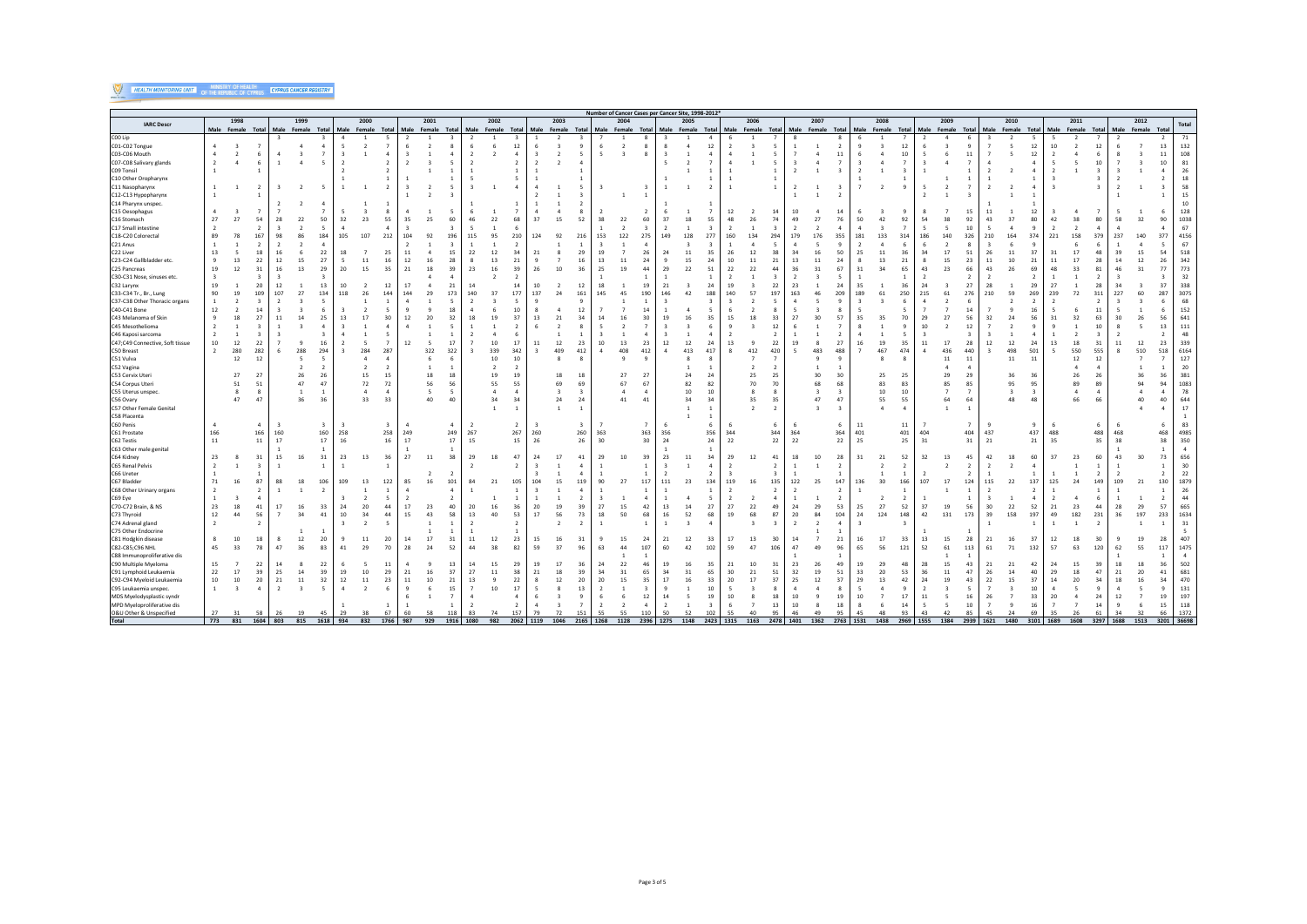## **WEALTH MONITORING UNIT | OF THE REPUBLIC OF CYPRUS | GYPRUS CANCER REGISTRY**

| NUMBER OF CANCER CASES BY AGE GROUP, SEX AND YEAR, 1998-2012* |             |      |       |      |              |  |      |        |       |      |        |       |      |        |       |      |        |      |      |        |       |      |        |       |      |        |       |      |        |       |      |        |           |             |       |      |        |      |      |      |      |      |                                           |            |       |
|---------------------------------------------------------------|-------------|------|-------|------|--------------|--|------|--------|-------|------|--------|-------|------|--------|-------|------|--------|------|------|--------|-------|------|--------|-------|------|--------|-------|------|--------|-------|------|--------|-----------|-------------|-------|------|--------|------|------|------|------|------|-------------------------------------------|------------|-------|
|                                                               |             | 1998 |       |      | 1999         |  |      | 2000   |       |      | 2001   |       |      | 2002   |       |      | 2003   |      |      | 2004   |       |      | 2005   |       |      | 2006   |       |      | 2007   |       |      | 2008   |           | 2009        |       |      | 2010   |      |      | 2011 |      |      | 2012                                      |            | Total |
|                                                               | Male Female |      | Total | Male | Female Total |  | Male | Female | Total | Male | Female | Total | Male | Female | Total |      | Female | Tot: |      | Female | Total | Male | Female | Total | Male | Female | Total | Male | Female | Total | Male | Female | Total     | Male Female | Total | Male | Female |      |      |      |      |      | Total Male Female Total Male Female Total |            |       |
| $0 - 4$                                                       |             |      |       |      |              |  |      |        |       |      |        |       |      |        |       |      |        |      |      |        |       |      |        |       |      |        |       |      |        |       |      |        |           |             |       |      |        |      |      |      |      |      |                                           |            |       |
|                                                               |             |      |       |      |              |  |      |        |       |      |        |       |      |        |       |      |        |      |      |        |       |      |        |       |      |        |       |      |        |       |      |        |           |             |       |      |        |      |      |      |      |      |                                           |            |       |
|                                                               |             |      |       |      |              |  |      |        |       |      |        |       |      |        |       |      |        |      |      |        |       |      |        |       |      |        |       |      |        |       |      |        |           |             |       |      |        |      |      |      |      |      |                                           |            |       |
|                                                               |             |      |       |      |              |  |      |        |       |      |        |       |      |        |       |      |        |      |      |        |       |      |        |       |      |        |       |      |        |       |      |        |           |             |       |      |        |      |      |      |      |      |                                           |            |       |
|                                                               |             |      |       |      |              |  |      |        |       |      |        |       |      |        |       |      |        |      |      |        |       |      |        |       |      |        |       |      |        |       |      |        |           |             |       |      |        |      |      |      |      |      |                                           |            |       |
|                                                               |             |      |       |      |              |  |      |        |       |      |        |       |      |        |       |      |        |      |      |        |       |      |        |       |      |        |       |      |        |       |      |        |           |             |       |      |        |      |      |      |      |      |                                           |            |       |
|                                                               |             |      |       |      |              |  |      |        |       |      |        |       |      |        |       |      |        |      |      |        |       |      |        |       |      |        |       |      |        |       |      |        |           |             |       |      |        |      |      |      |      |      |                                           |            |       |
|                                                               |             |      |       |      |              |  |      |        |       |      |        |       |      |        |       |      |        |      |      |        |       |      |        |       |      |        |       |      |        |       |      |        |           |             |       |      |        |      |      |      |      |      |                                           |            |       |
|                                                               |             |      |       |      |              |  |      |        |       |      |        |       |      |        |       |      |        |      |      |        |       |      |        |       |      |        |       |      |        |       |      |        |           |             |       |      |        |      |      |      |      |      |                                           |            |       |
| 45-49                                                         |             |      |       |      |              |  |      |        |       |      |        |       |      |        |       |      |        |      |      |        |       |      |        |       |      |        |       |      |        |       |      |        |           |             |       |      |        |      |      |      |      |      |                                           |            |       |
|                                                               |             |      |       |      |              |  |      |        |       |      |        |       |      |        |       |      |        |      |      |        |       |      |        |       |      |        |       |      |        |       |      |        |           |             |       |      |        |      |      |      |      |      |                                           |            | 2697  |
|                                                               |             |      |       |      |              |  |      |        |       |      |        |       |      |        |       |      |        |      |      |        |       |      |        |       |      |        |       |      |        |       |      |        |           |             |       |      |        |      |      |      |      |      |                                           |            | 3397  |
|                                                               |             |      |       |      |              |  |      |        |       |      |        |       |      |        |       |      |        |      |      |        |       |      |        |       |      |        |       |      |        |       |      |        |           |             |       |      |        |      |      |      |      |      |                                           |            | 4308  |
| 65-69                                                         |             |      |       |      |              |  |      |        |       |      |        |       |      |        |       |      |        |      |      |        |       |      |        |       |      |        |       |      |        |       |      |        |           |             |       |      |        |      |      |      |      |      |                                           |            | 4763  |
|                                                               |             |      |       |      |              |  |      |        |       |      |        | 255   |      |        |       |      |        |      |      |        |       |      |        |       |      |        |       |      |        |       |      |        |           |             |       |      |        |      |      |      |      |      |                                           |            | 4909  |
|                                                               |             |      |       |      |              |  |      |        |       |      |        |       |      |        |       |      |        |      |      |        |       |      |        |       |      |        |       |      |        |       |      |        |           |             |       |      |        |      |      |      |      |      |                                           |            |       |
|                                                               |             |      |       |      |              |  |      |        |       |      |        |       |      |        |       |      |        |      |      |        |       |      |        |       |      |        |       |      |        |       |      |        |           |             |       |      |        |      |      |      |      |      |                                           |            | 4189  |
|                                                               |             |      |       |      |              |  |      |        |       |      |        |       |      |        |       |      |        |      |      |        |       |      |        |       |      |        |       |      |        |       |      |        |           |             |       |      |        |      |      |      |      |      |                                           |            | 3004  |
|                                                               |             |      |       |      |              |  |      |        |       |      |        |       |      |        |       |      |        |      |      |        |       |      |        |       |      |        |       |      |        |       |      |        |           |             |       |      |        |      |      |      |      |      |                                           |            | 2239  |
|                                                               |             |      |       |      |              |  |      |        |       |      |        |       |      |        |       |      |        |      |      |        |       |      |        |       |      |        |       |      |        |       |      |        |           |             |       |      |        |      |      |      |      |      |                                           |            |       |
| <b>Total</b>                                                  | 773         | 831  |       | 803  | 815          |  |      | 832    | 1766  | 987  | 929    | 1916  | 1080 | 982    | 2062  | 1119 | 1046   | 2165 | 1268 | 1128   | 2396  | 1275 | 1148   | 2423  | 1315 | 1163   | 2478  | 1401 | 1362   | 2763  | 1531 | 1438   | 2969 1555 | 1384        | 2939  | 1621 | 1480   | 3101 | 1689 | 1608 | 3297 | 1688 | 1513                                      | 3201 36698 |       |

#### **\*Excluding In situ cases**

 **Excluding cases of non-residents of the Cyprus Government Controlled Area Including cases identified by Death Certificates Only**